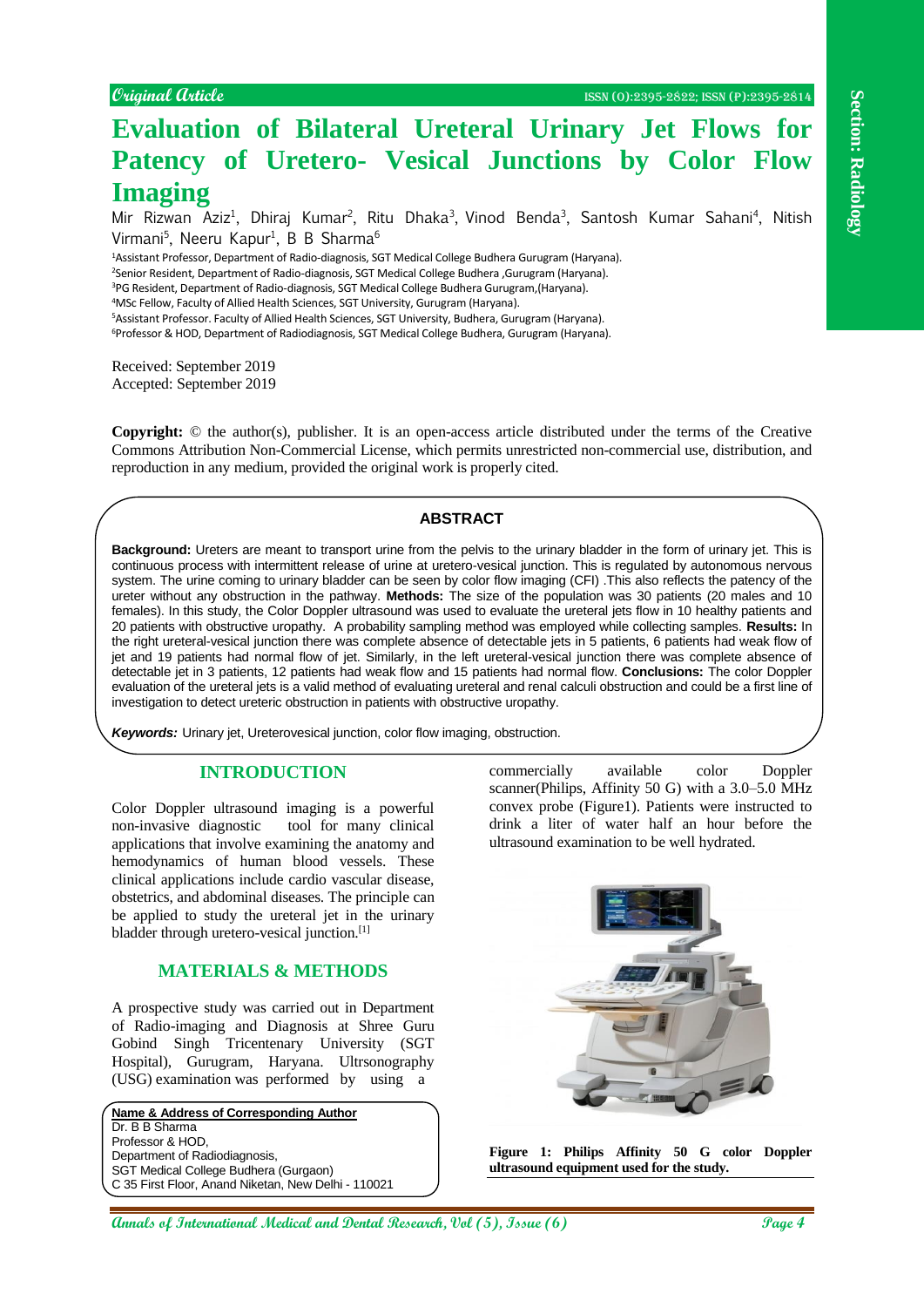The anity was been on the of volet steps of  $\alpha$  (*An* and Dental Research, *Controlling carried radio* and Dental and Dental Research and Dental Research and Dental Research and Dental Research and Dental Research and De This study was based on role of color doppler in evaluation of ureteral-vesical junction patency in patients with obstructive uropathy. Color doppler ultrasound was used to evaluate the jet flow or urine flow at ureteral-vesical junction in obstructive patients and non-obstructive patients (control group). This study was designed to be comparative study between the pattern changes of jet flow and clinical finding on ultrasound scan related to obstructive uropathy patients and control group. The patients who complained about the abdominal pain were diagnosed as some form of obstructive uropathy. The patients were first examined by B-mode ultrasonography of the kidneys to detect renal, ureteral or bladder stones and degree of renal hydronephrosis. The patients who had dilated system were then subjected to color Doppler examination. The urinary bladder was examined at the region of the trigone continuously for five to ten minutes. The scanning of the urinary bladder was done in the transverse or oblique planes where the two ureteralvesical junctions were seen at the same time or separately, in supine position. The color box was adjusted to include both ureteral-vesical junctions. The color scale, gain and pulse repetition frequency (PRF) was adjusted as needed. The flow toward the transducer was assigned as red color and flow away from the transducer was assigned as blue color. In this method to see jet flow, the probe was kept at least 15 to 20 minute on bladder for each examination.

The clinical findings reported by radiologist were compared with the color jet flow achieved from patients who were undergoing ultrasound scan.

#### **Following inclusion criteria was considered**

- I. Obstructive Uropathy and normal control case patients
- II. All IPD and OPD patients
- III. All age group patients were included
- IV. Patients of both genders

### **Following exclusion criteria was fixed**

- I. Unwilling patients
- II. Post operative patients.

The population consisted of patients of all age groups excluding the patients who fell under exclusion criteria. The size of the population was 30 patients including 20 males and 10 females [Figure 2].



**RESULTS**

A prospective, observational study carried out with the sample size of 30 patients (20 males and 10 females) on the topic "Role of color Doppler in evaluation of ureteral-vesical junction in patients with obstructive uropathy" gave the following results which are represented in pie chart, bar diagram and table. Color Doppler ultrasound was used to evaluate the ureteral jet flow in 10 healthy patients and 20 patients with obstructive uropathy. A probability sampling method was employed while collecting samples [Figure 3].



There were 13 patients with renal calculi among which 6 patient had weak flow of jet, 6 patients had no detectable flow (no flow) and 1 patient had normal flow [Figure 4].



**Figure 4: Distribution of patients with renal calculi and the pattern of the flow.**

There were 7 patients with ureteric calculi among which 3 patients had weak flow, 3 patients had no detectable flow (no flow) and 1 patient had normal flow [Figure 5].



**Figure 5: Distribution on the basis of jet flow in patients having ureteric calculi.**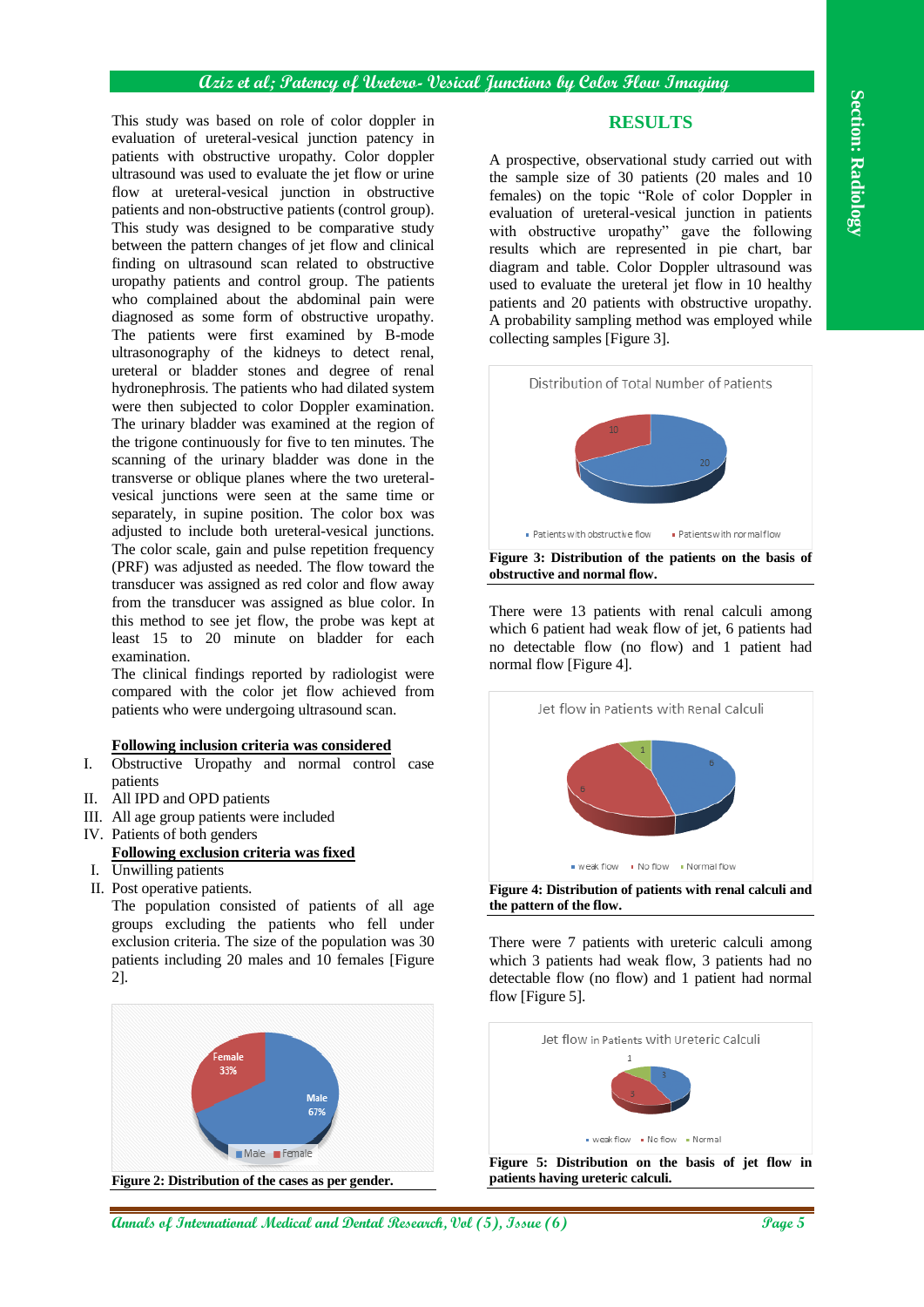### **Aziz et al; Patency of Uretero- Vesical Junctions by Color Flow Imaging**

The overall jet flow seen in ureteral- vesical junction with obstructive patients and non – obstructive patients. In the right ureteral-vesical junction there was complete absence of detectable jets in 5 patients, 6 patients had weak flow of jet and 19 patients had normal flow of jet. Similarly, in the left ureteralvesical junction there was complete absence of detectable jet in 3 patients, 12 patients had weak flow and 15 patients had normal flow [Figure 6].



**Figure 6: Overall distribution of both the jet flows in patients who underwent the investigation.**

The normal flow can be demonstrated in the form of bilateral jet in the form of red color coming from both the uretero-vesical junctions either at the same time or at different time [Figure 7].



**Figure 7: Bilateral normal jet flow seen at ureterovesical junctions.**

Weak flow can be demonstrated very clearly in color coding [Figure 8]



**Figure 8: Weak ureteric jet flow on right side because of ipsilateral ureteric calculus.**

Normal flow with normal velocity was demonstrated in one patient on left side who had no flow on right side [Figure 9]



**Figure 9: Normal jet flow on left side and absence of jet flow on right side because of calculus at right ureterovesical junction.**

Similarily normal flow was noticed on right side of a patient who had no flow on left side because of obstructive uropathy [Figure 10].



**Figure 10: Normal jet flow on right side but absent on left side because of complete obstruction on that side.**

### **DISCUSSION**

The overall perform in contribution of International Control in the section of International Medical and Dental Research, Islam and Dental Research, Islam and Dental Research, Islam and Dental Research, Islam and Dental Re The purpose of this case study is to bring best out of image quality to give best diagnostic services by the role of color Doppler in evaluation of ureteralvesical junction in patients with obstructive uropathy. In this case, we tried to find out the pattern changes of jet flow or urine flow at ureteral-vesical junction (UVJ). There were three types of jet flow seen in both right ureteral-vesical junction and left ureteral-vesical junction. These flow were a weak flow of jet, no detectable jet flow (absent) and normal flow of jet. These jet flow varied according to their clinical findings. Color Doppler is a type of Doppler ultrasound study, using high frequency (3.5 MHz to 5.0MHz) sound wave to visualize color flow images of the blood vessel. Transducer frequency varies from manufacturer to manufacturer and model to model. Color Doppler ultrasound imaging is a powerful non- invasive diagnostic tool for many clinical applications that involve examining the anatomy and hemodynamics of human blood vessels. These clinical application include cardio vascular disease, obstetrics, and abdominal diseases<sup>[2]</sup>

Ultrasonic color Doppler is an imaging technique that combines anatomical information derived using pulse-echo techniques with velocity information derived using Doppler techniques to generate colorcoded maps of tissue velocity superimposed on grey-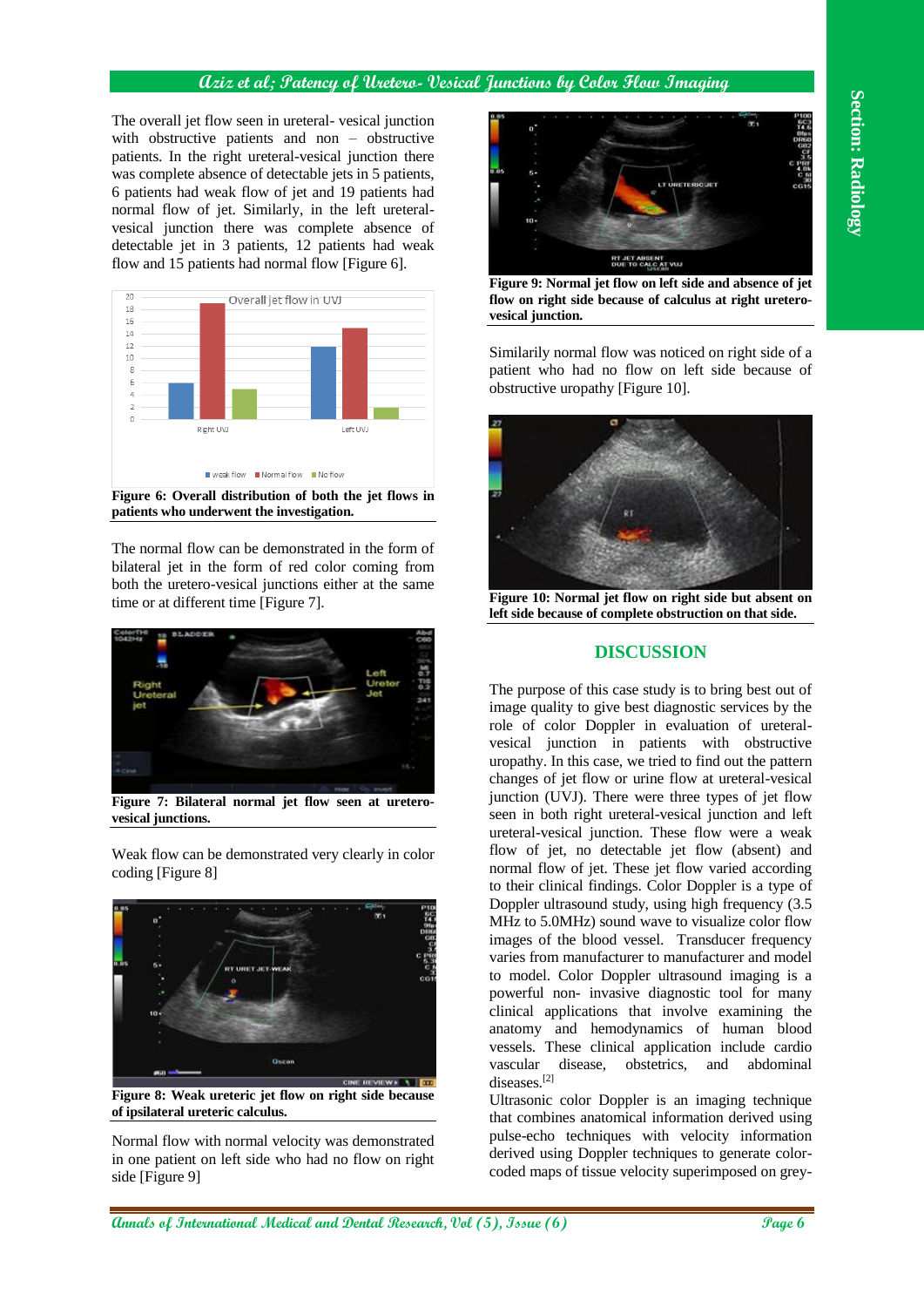### **Aziz et al; Patency of Uretero- Vesical Junctions by Color Flow Imaging**

Ansk magner of rissus numerics . The measurement is the measurement of the measurement is a wide of Dental Research in the measurement is a result of the measurement is a result of the measurement is a result of the measur scale images of tissue anatomy. The most common use of the techniques is to image the movement of blood through the heart, arteries and veins, but it may also be used to image the motion of solid tissues such as the heart walls.<sup>[3,4]</sup> Color Doppler imaging is now provided on almost all commercial ultrasound machines, and has been found to be of great value in assessing blood flow in many clinical conditions. Although the method for obtaining the velocity information is in many ways similar to the method for obtaining the anatomical information, it is technically more demanding for a number of reasons. It also has a number of weaknesses, perhaps the greatest being that in conventional systems, the velocities measured and thus displayed are the components of the flow velocity directly towards or away from the transducer, while ideally the method would give information about the magnitude and direction of the three-dimensional flow vectors.<sup>[5,6]</sup> This review briefly introduces the principles behind color Doppler imaging and describes some clinical applications. It then describes the basic components of conventional color Doppler systems and the methods used to derive velocity information from the ultrasound signal. In our study, statistically significant difference were found between the diseased ureter or kidney having a stone and the healthy ureter or kidney. In obstructive uropathy patients there were three type of jet flow seen: no detectable flow, weak flow of jets and normal flow of jets.<sup>[7-9]</sup> This is in line with Burge, H. J., et al. who had found in their study that the side with ureteric stone showed abnormal pattern of ureteric jets in both low grade and high grade obstruction. however they depended upon the flow pattern (direction and appearance) and not the velocity.[10-12] In our study, we found no statistical significant difference between the right sideureteral- vesical junction and the left sideureteral-vesical junction of the healthy control group and this is in agreement with Vivian Yee-fong , who had found in their study on a large group - to evaluate the ureteric jet patterns and factors affecting it regarding age, sex and others - that, the studied adult group, there were no statically significant difference between right and left side of ureteric jets in healthy asymptomatic subjects.<sup>[13,14]</sup> Also they stated that the mean average number of normal jets per 5 minutes was 8 jets and the mean velocity was  $57 - 63$  cm/s. In our study, no statistically significant difference was found between the healthy side of the patient group and the control healthy group and the number and velocity of ureteric jets were not calculated. [15]

#### **CONCLUSION**

The study had emphasises the importance of the modality which brings results without subjecting the patient to either IVP or CT urography. This has got the advantage of radiation free modality. The color Doppler evaluation of the ureteral jets is a valid method of evaluating ureteral and renal calculi obstruction and could be a first line of investigation to detect ureteric obstruction in patients with obstructive uropathy.

#### *Acknowledgement*

We are thankful to Mr Arshad,Miss Komal,Mr Prashant and other radiographers who helped in procuring data and images.

#### **REFERENCES**

- 1. Wachsberg RH. Unilateral absence of ureteral jets in the third trimester of pregnancy: pitfall in colour Doppler US diagnosis of urinary obstruction. Radiology. 1998;209(1):279–81.
- 2. Burge HJ, Middleton WD, Mcclennan BL, Hildebolt CF. Ureteral jets in healthy subjects and in patients with unilateral ureteral calculi: comparison with color Doppler US. Radiology. 1991;180(2):437–42.
- 3. Choi YH, Cheon J-E, Kim WS, Kim I-O. Ultrasonography of hydronephrosis in the newborn: a practical review. Ultrasonography. 2016;35(3):198–211.
- 4. Pepe P, Motta L, Pennisi M, Aragona F. Functional evaluation of the urinary tract by color-Doppler ultrasonography (CDU) in 100 patients with renal colic. European Journal of Radiology. 2005;53(1):131–5.
- 5. Akçar N, Ozkan IR, Adapınar B, Kaya T. Doppler sonography in the diagnosis of urinary tract obstruction by stone. Journal of Clinical Ultrasound. 2004;32(6):286–93.
- 6. Fields JM, Fischer JI, Anderson KL, Mangili A, Panebianco NL, Dean AJ. The ability of renal ultrasound and ureteral jet evaluation to predict 30-day outcomes in patients with suspected nephrolithiasis. The American Journal of Emergency Medicine. 2015;33(10):1402–6.
- 7. Júnior JDB, Dénes FT, Chammas MC, Cerri L, Monteiro EDS, Buchpiguel CA, et al. Diagnostic accuracy of color Doppler sonographic study of the ureteric jets in evaluation of hydronephrosis. Journal of Pediatric Urology. 2008;4(2):113– 7.
- 8. Jandaghi AB, Falahatkar S, Alizadeh A, Kanafi AR, Pourghorban R, Shekarchi B, et al. Assessment of ureterovesical jet dynamics in obstructed ureter by urinary stone with color Doppler and duplex Doppler examinations. Urolithiasis. 2013;41(2):159–63.
- 9. Granata A, Andrulli S, Bigi M, Pozzoni P, Fiorini F, Logias F, et al. Predictive role of duplex Doppler ultrasonography in the diagnosis of acute renal obstruction in patients with unilateral renal colic. Clinical Nephrology. 2009;71(06):680–6.
- 10. Ali M, Sayani R, Shazlee K, Hamid R, Hamid K. Functional evaluation of the urinary tract by duplex Doppler ultrasonography in patients with acute renal colic. International Journal of Nephrology and Renovascular Disease. 2011:15.
- 11. Ciftci H, Cece H, Dusak A, Savas M, Verit A, Yeni E. Study of the ureterovesical jet flow by means of dupplex Doppler ultrasonography in patients with residual ureteral stone after extracorporeal shock wave lithotripsy. Urological Research. 2009;38(1):47–50.
- 12. Celebi H. Renal blood flow detection with Doppler ultrasonography in patients with hepatic cirrhosis. Archives of Internal Medicine. 1997;157(5):564–6.
- 13. Petrucci I, Clementi A, Sessa C, Torrisi I, Meola M. Ultrasound and color Doppler applications in chronic kidney disease. Journal of Nephrology. 2018;31(6):863–79.
- 14. Tokgöz Ö, Tokgöz H. The importance of renal Doppler ultrasonographic evaluation in acute ureteral obstruction in